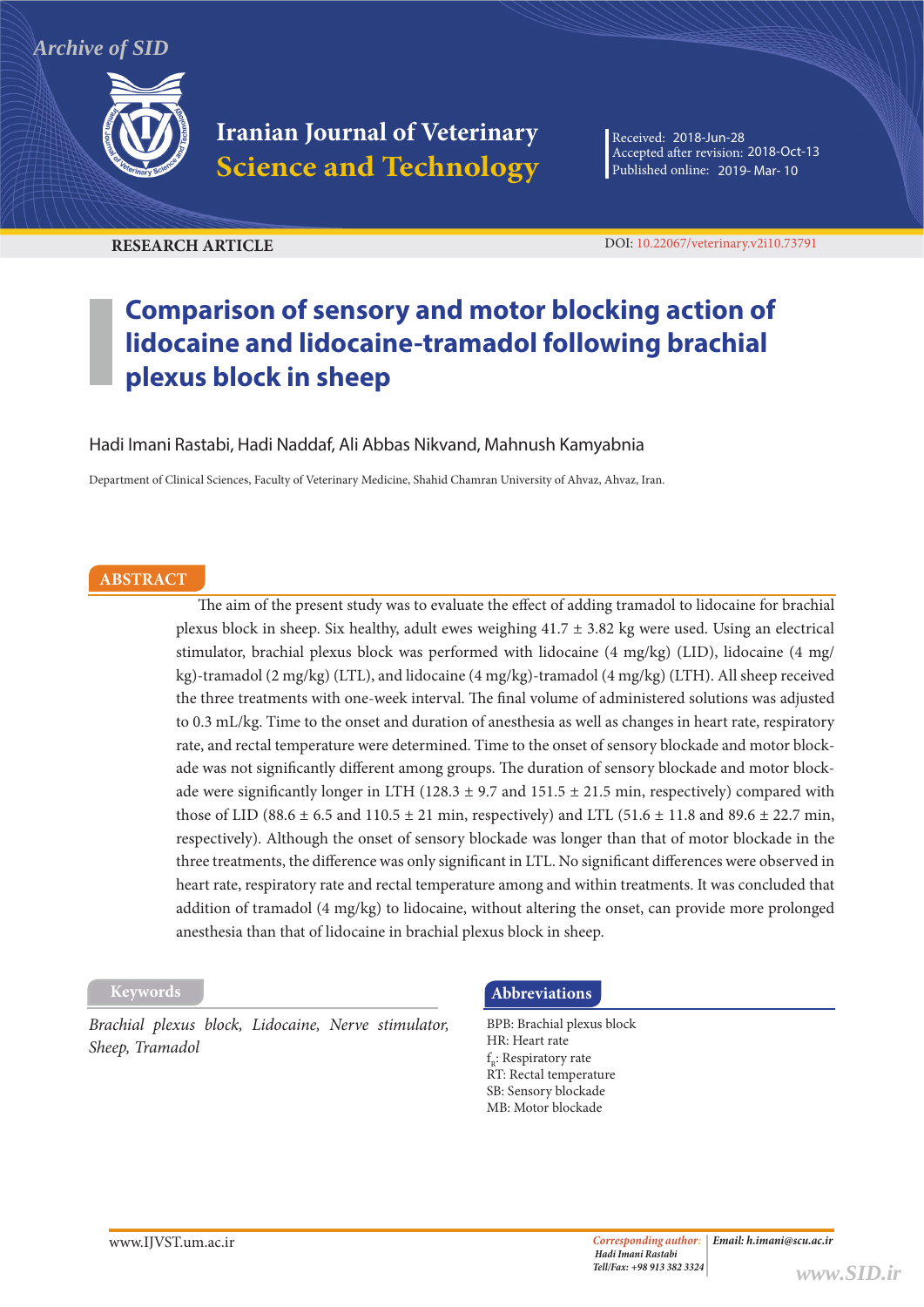### **Introduction**

ocal and regional anesthesia are preferred over general anesthesia in ruminants. These techniques provide a cost-effective analgesia, require less monitoring and minimize considerable adverse effects suggesting a reliable alternative to general anesthesia in ruminants [1]. Brachial plexus block (BPB) is a regional anesthesia technique which has been described in cattle [1-3], goat [4] and sheep [5-9]. BPB produces analgesia in the thoracic limb to and below the elbow [1]. Ventral roots of the sixth, seventh and eighth cervical nerves (C6, C7 and C8) as well as the first and second thoracic nerves (T1 and T2) are desensitized in BPB in sheep [10].

Lidocaine is the mostly-used local anesthetic in veterinary medicine. Rapid onset, intermediate duration of action and moderate toxicity has made this drug as a choice for local and regional anesthesia in animals [11]. The mean duration of action of lidocaine in BPB in sheep has been reported as 100 min [8,9]. Prolonging the duration of anesthesia and/or analgesia is favorable because it reduces the need for re-administration of lidocaine and provides long-lasting postoperative analgesia. Various pharmacologic agents in combination of lidocaine have been investigated to provide more prolonged analgesia in BPB. Epinephrine, xylazine, morphine and tramadol have been investigated as adjuvants to lidocaine for BPB in sheep [8,9]. Among these additives, only xylazine increased the duration of both sensory and motor blockade of BPB; however, it was associated with sedation, bradycardia and increased urination [8].

Tramadol, an atypical opioid, is widely used to treat or relieve acute or chronic pain. In addition to systemic analgesic impacts, tramadol has been postulated to have some local anesthetic effects [12,13]. Availability, different mechanisms of action and lower incidence of serious adverse effects of tramadol have made this drug as an agent of interest for local and regional anesthesia. Using of tramadol alone or in combination with lidocaine has increased the duration of analgesia after epidural application in ruminants [14- 17]. Tramadol (in a range of 100-200 mg) when added to different local anesthetics has increased the quality and duration of BPB in human studies [18-24]. In a recent study in sheep, addition of 1 mg/kg tramadol to lidocaine for BPB did not increase the duration of neither sensory nor motor blockade in comparison to those of lidocaine alone [9]. Since tramadol has been speculated that induces analgesia in a dose-dependent manner [14], employing of larger doses of tramadol might produce more prolonged analgesia following BPB in sheep. Thus, the objective of the present study was to evaluate the effect of tramadol (2 and 4 mg/kg) in combination with lidocaine on BPB in sheep. We

hypothesized that using of these doses could increase the duration of anesthesia without serious adverse effects.

## **Results**

There was no significant differences in body weights of animals: LID:  $41.4 \pm 4.5$ , LTL:  $40.4 \pm 4.5$ and LTH:  $43.5 \pm 2.5$ . Overall, All the sheep tolerated the procedure well; however, movement and unrest at the time of needle advancement were occasionally seen. The proper site for administration of treatments was easily identified and all the aspirations were negative. BPB was failed in one sheep in LTL and one sheep in LTH. Successful BPB was achieved by the repetition of the procedure in the aforementioned sheep one week later. Injection of drugs took a time of 3-6 min in all groups. The pH of the administered solutions was measured as  $6.34 \pm 0.02$  for LID,  $6.33 \pm$ 0.04 for LTL, and  $6.33 \pm 0.02$  for LTH.

Time to the onset of sensory and motor blockade was not significantly different among groups (*p* > 0.05). Although the onset of sensory blockade in comparison to the onset of motor blockade was longer in the three treatments, the difference was only significant in LTL ( $p < 0.05$ ; Figure 1). The duration of loss of sensation was significantly longer in LID than that of LTL ( $p < 0.05$ ). The duration of sensory and motor blockade was significantly longer in LTH compared to those of LID and LTL (88.6  $\pm$  6.5 and 110.5  $\pm$  21 min for LID, 51.6 ± 11.8 and 89.6 ± 22.7 min for LTL and 128.3 ± 9.7 and 151.5 ± 21.5 min for LTH) ( $p < 0.05$ ; Figure 2).

Statistical analysis of HR,  $f_R$  and RT did not show significant differences among and within treatments (*p* > 0.05; Table 1). No sedation and adverse reactions and no signs of local anesthetic`s toxicity were seen following BPB in any of the sheep. Some degree of hemorrhage was observed in the left lateral wall of the thorax in one out of two sheep which were slaughtered two weeks after the end of the last treatment.

## **Discussion**

Adjuvants are used to increase the quality and duration of anesthesia induced by local anesthetics. A desirable adjuvant should provide better anesthetic characteristics; meanwhile, it should have less adverse effects. Based on the results of the present investigation, addition of 4 mg/kg tramadol to lidocaine for BPB, without altering the onset of action, prolongs the duration of sensory and motor blockade in sheep. Moreover, tramadol in combination with lidocaine did not result in noticeable side effects in sheep undergoing BPB.

Tramadol has been suggested that exerts its pe-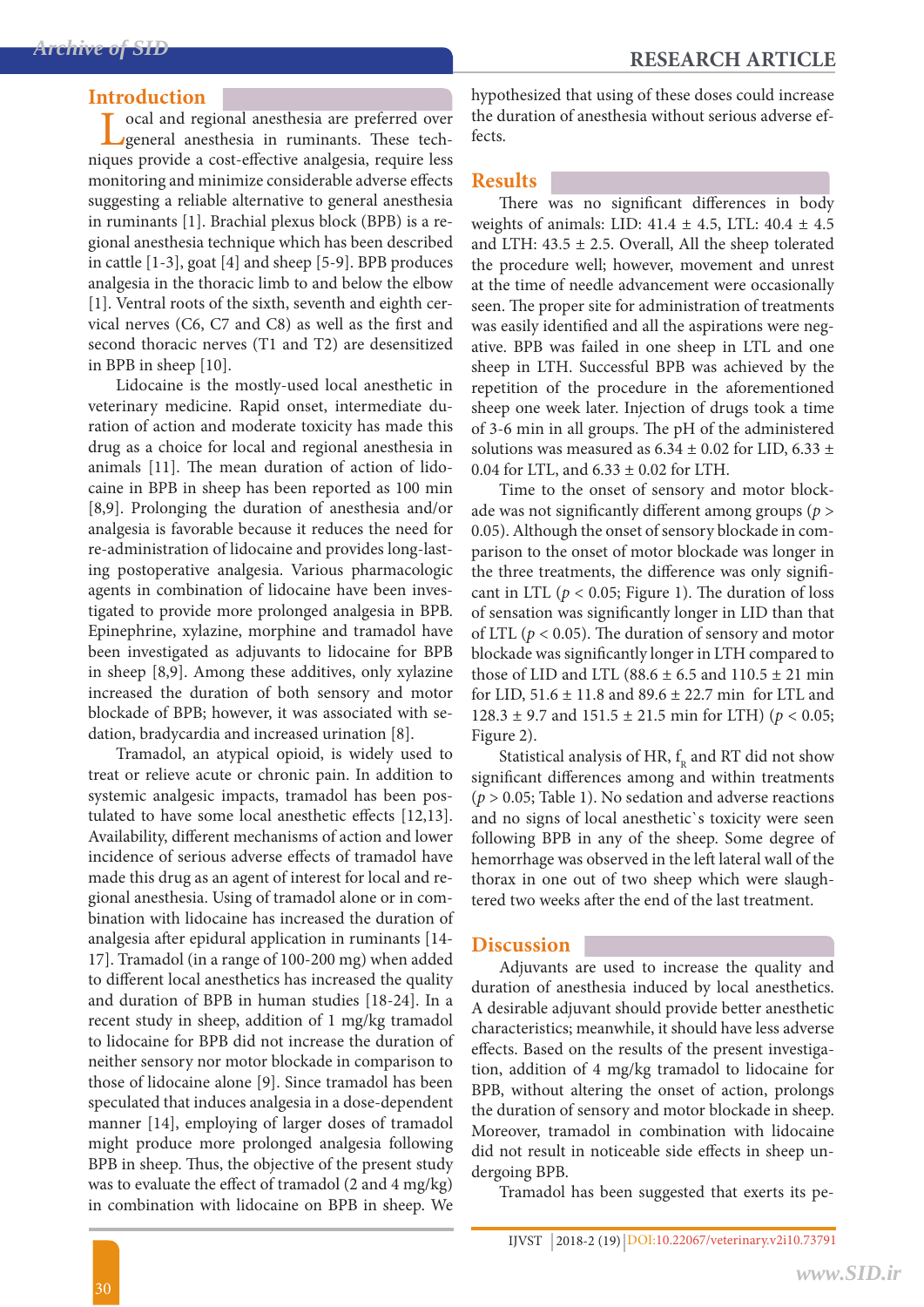**RESEARCH ARTICLE** *Archive of SID*



**Figure 1**

Mean and SD of time of onset of sensory and motor blockade (OSB and OMB, respectively) using lidocaine (4 mg/kg; LID), lidocaine (4 mg/kg) plus low dose of tramadol (2 mg/kg; LTL) and lidocaine (4 mg/kg) plus high dose of tramadol (4 mg/kg; LTH) for brachial plexus block in sheep ( $n = 6$ ). Asterisks denote significantly different groups at *p* < 0.05.



**Figure 2**

Mean and SD of duration of sensory and motor blockade (DSB and DMB, respectively) using (4 mg/kg; LID), lidocaine (4 mg/ kg) plus low dose of tramadol (2 mg/kg; LTL) and lidocaine (4 mg/kg) plus high dose of tramadol (4 mg/kg; LTH) for brachial plexus block in sheep ( $n = 6$ ).

LTL

Group

LTH

† Significantly different from DSB in LTL.

LID

‡ Significantly different from DSB and DMB in LID and LTL. \*Significantly different from DMB in LTL.

ripheral anesthetic properties through various mechanisms. Blockade of opioids and α-2 agonist receptors [25], blockade of sodium and potassium channels in the cell membranes [26-29], and blockade of peripheral nerve conduction [13,29] have been proposed for possible local anesthetic`s characteristics of tramadol. Longer duration of analgesia as a result of systemic effects of tramadol following local application of tramadol and levobupivacaine has also been reported in human patients undergoing shoulder arthroplasty. However, the same effects have not been observed after systemic administration of tramadol [30].

Conflicting results have been obtained with respect to the onset of action after addition of tramadol to local anesthetics in human`s axillary blocks. While sveral reports indicate faster onset of anesthesia [18,19,22,23], other reports have documented a delay in the initiation of action [20,24]. Several authors failed to detect any changes in the onset of anesthesia [21,23,31]. A study in sheep demonstrated that 1 mg/kg tramadol did not alter the onset of sensory and motor blockade when used in combination with lidocaine for BPB [9].

Duration of anesthesia was significantly longer in sheep which received larger dose of tramadol (i.e. 4 mg/kg). In human studies, addition of tramadol in a range of 100-200 mg to different local anesthetics has increased the duration of action of BPB [18-24]. Ghadirian et al. [9] did not observe increase in the duration of sensory and motor blockade after addition of 1 mg/kg tramadol to lidocaine for BPB in sheep. Considering the sheep`s weights in the latter study (i.e.  $27.0 \pm 2.2$  mg), the authors have used tramadol with the total dose of  $27.0 \pm 2.2$  mg which is much less than that of human`s investigations. In the current study, the total doses of tramadol were  $80.8 \pm 9.0$  and

 $173.2 \pm 10.0$  mg in LTL and LTH, respectively. While several factors such as type, concentration, volume and method of application can affect the duration of anesthesia in local and regional nerve blocks [9], it seems that the total dose of tramadol plays an important role in the duration of action in BPB. Therefore, although tramadol with the dose rate of 4 mg/ kg increased the duration of anesthesia, the weights of the sheep is also a substantial factor to achieve a successful more prolonged block. Further studies are needed to determine the exact effective total dose of tramadol for increasing the duration of anesthesia of BPB in sheep.

In the current study, the combination of 2 mg/kg tramadol and lidocaine not only did not increase the duration of anesthesia, but also decreased both the sensory and motor blockade of BPB. However, just the duration of sensory blockade was significantly lower than that of lidocaine alone. Although it was not significant, the duration of sensory and motor blockade in the study of Ghadirian et al. [9] were also lower in lidocaine-tramadol group than those of lidocaine alone following BPB in sheep. Further studies are necessary to confirm these findings and to clarify the exact reason(s) and/or mechanism(s).

The onset of sensory blockade was longer than that of motor blockade in the three groups; however, the difference was only significant in LTL. The same results have been reported following BPB in sheep [8,9], dogs [32,33], and goats [4]. The more rapid onset of sensory blockade has been explained by somatotopical arrangement of nerve fibers in brachial plexus where motor and sensory fibers are located in the periphery (mantle bundles) and center (core) of the nerve trunk, respectively [34].

HR,  $f<sub>p</sub>$  and RT did not show significant chang-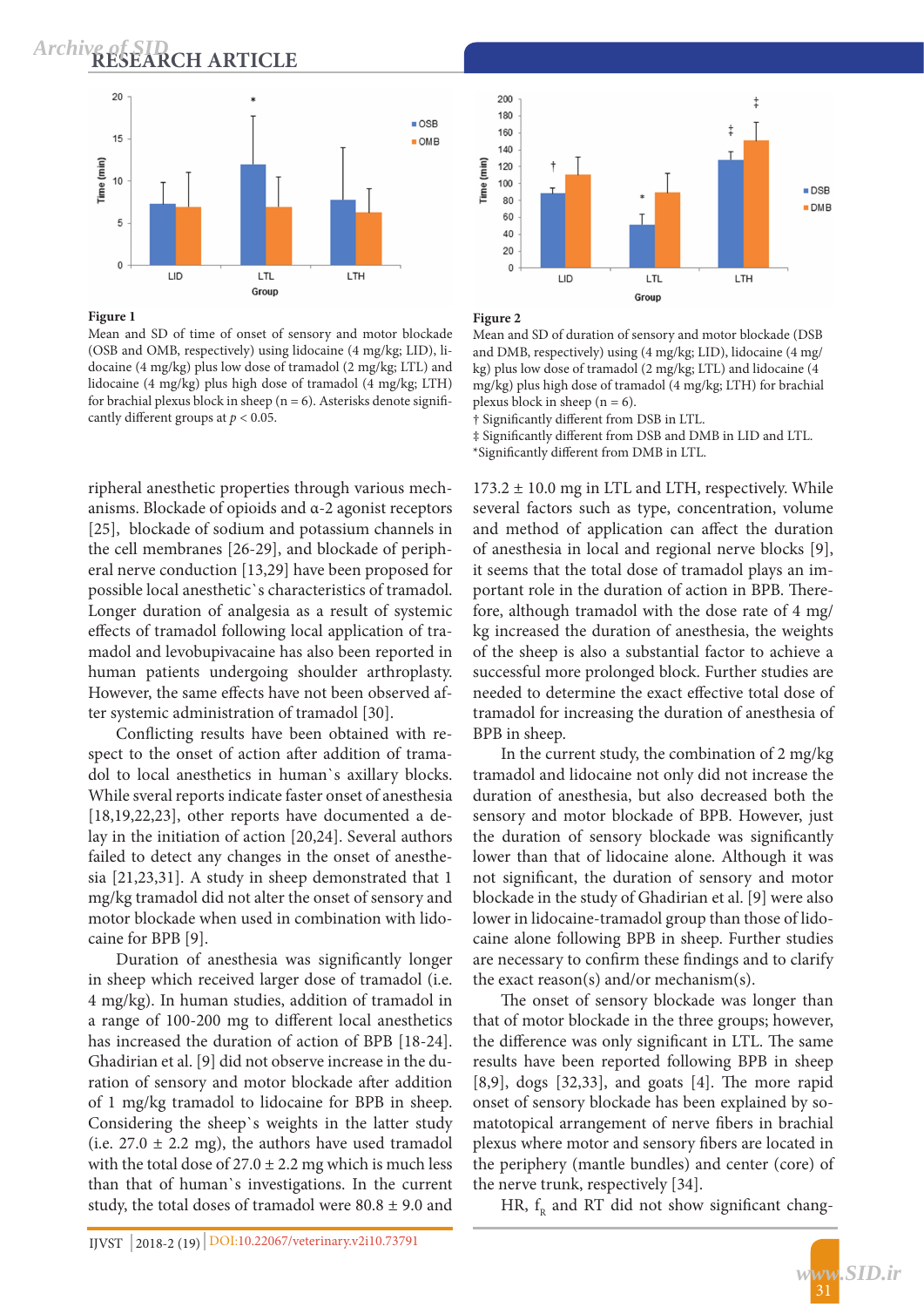| lidocaine (4 mg/kg) plus high dose of tramadol (4 mg/kg; LTH) for brachial plexus block | $(\min)$<br>$95 \pm 16$<br>$92 \pm 10$<br>$97 \pm 11$<br>$42 \pm 7$ | $102 \pm 23$<br>$(\min)$<br>$87 \pm 18$<br>$89 \pm 14$<br>$47 \pm 3$ | $(\min)$<br>$91 \pm 16$<br>$91 \pm 18$<br>$96 \pm 19$<br>15<br>$43 \pm 9$ | $(\min)$<br>$84 \pm 15$<br>$86 \pm 22$<br>$43 \pm 11$<br>$90 \pm 8$ | $(\min)$<br>$80 \pm 15$<br>$88 \pm 19$<br>$78 \pm 20$<br>$42 \pm 13$ | $(\min)$<br>$81 \pm 18$<br>$80 \pm 24$<br>$80 \pm 17$<br>$44 \pm 13$<br>45 | $(\min)$<br>$86 \pm 16$<br>$75 \pm 19$<br>$96 \pm 28$<br>$50 \pm 25$<br>60 | (min)<br>$51 \pm 16$<br>$73 \pm 18$<br>$89 \pm 25$<br>$75 \pm 13$<br>75 | (min)<br>$80 \pm 12$<br>$77 \pm 15$<br>$85 \pm 22$<br>90<br>$42 \pm 9$ | (min)<br>$77 \pm 15$<br>105<br>$77 \pm 15$<br>$84 \pm 22$<br>$45 \pm 11$ | $(\min)$<br>$81 \pm 26$<br>$76 \pm 13$<br>20<br>$74 \pm 21$<br>$47 \pm 6$ | (min)<br>$75 \pm 17$<br>$71 \pm 17$<br>$80 + 27$<br>$45 \pm 12$<br>50 | $(\min)$<br>$70 \pm 15$<br>$70 \pm 14$<br>$77 \pm 23$<br>80<br>$36 \pm 9$ |
|-----------------------------------------------------------------------------------------|---------------------------------------------------------------------|----------------------------------------------------------------------|---------------------------------------------------------------------------|---------------------------------------------------------------------|----------------------------------------------------------------------|----------------------------------------------------------------------------|----------------------------------------------------------------------------|-------------------------------------------------------------------------|------------------------------------------------------------------------|--------------------------------------------------------------------------|---------------------------------------------------------------------------|-----------------------------------------------------------------------|---------------------------------------------------------------------------|
| $54 \pm 18$                                                                             |                                                                     | $50 \pm 23$                                                          | $42 \pm 14$                                                               | $39 \pm 18$                                                         | $39 \pm 16$                                                          | $38 \pm 15$                                                                | 49±22                                                                      | $51 \pm 21$                                                             | $47 \pm 25$                                                            | $49 \pm 23$                                                              | $49 \pm 20$                                                               | $49 \pm 19$                                                           | $47 \pm 17$                                                               |
| $58 \pm 19$                                                                             |                                                                     | $50 \pm 18$                                                          | $52 \pm 16$                                                               | $50 \pm 18$                                                         | $52 \pm 15$                                                          | $55 \pm 15$                                                                | $56 \pm 22$                                                                | $54 \pm 24$                                                             | $56 \pm 21$                                                            | $60 \pm 26$                                                              | $57 \pm 20$                                                               | $50 \pm 11$                                                           | $50 \pm 12$                                                               |
| $39.5 \pm 0.4$ $39.4 \pm 0.4$ $39.3 \pm 0.3$                                            |                                                                     |                                                                      |                                                                           | ± 0.3<br>39.3                                                       | $39.3 \pm 0.3$                                                       | $39.3 \pm 0.3$                                                             | $39.3 \pm 0.3$                                                             | $39.2 \pm 0.4$                                                          | $39.2 \pm 0.4$                                                         | $39.2 \pm 0.4$                                                           | $39.2 \pm 0.4$                                                            | $39.3 \pm 0.5$                                                        | $39.1 \pm 0.5$                                                            |
| $39.4 \pm 0.3$ $39.4 \pm 0.4$ $39.3 \pm 0.5$                                            |                                                                     |                                                                      |                                                                           | ±0.4<br>39.3                                                        | $39.3 \pm 0.6$                                                       | $39.4 \pm 0.4$ 39.3 $\pm 0.3$                                              |                                                                            | $39.3 \pm 0.3$                                                          | $39.3 \pm 0.3$                                                         | $39.3 \pm 0.3$                                                           | $39.3 \pm 0.2$                                                            | $39.2 \pm 0.1$                                                        | $39.0 \pm 0.2$                                                            |
| $39.2 \pm 0.3$ $39.4 \pm 0.3$ $39.2 \pm 0.4$                                            |                                                                     |                                                                      |                                                                           | ± 0.3<br>39.3                                                       | $39.3 \pm 0.4$                                                       | $39.2 \pm 0.3$                                                             | $39.3 \pm 0.4$                                                             | $39.4 \pm 0.4$                                                          | $39.2 \pm 0.4$                                                         | $39.1 \pm 0.4$                                                           | $39.0 \pm 0.3$                                                            | $39.0 \pm 0.3$                                                        | $38.9 \pm 0.2$                                                            |

**Table 1**<br>Mean ± SD of heart rate (HR), respiratory rate (fR) and rectal temperature (RT) in sheep (n = 6) received lidocaine (4 mg/kg; LID), lidocaine (4 mg/kg) plus low dose of tramadol (2 mg/kg; LTL), and<br>lidocaine (4 m Mean  $\pm$  SD of heart rate (HR), respiratory rate (fR) and rectal temperature (RT) in sheep (n = 6) received lidocaine (4 mg/kg; LID), lidocaine (4 mg/kg) plus low dose of tramadol (2 mg/kg; LTL), and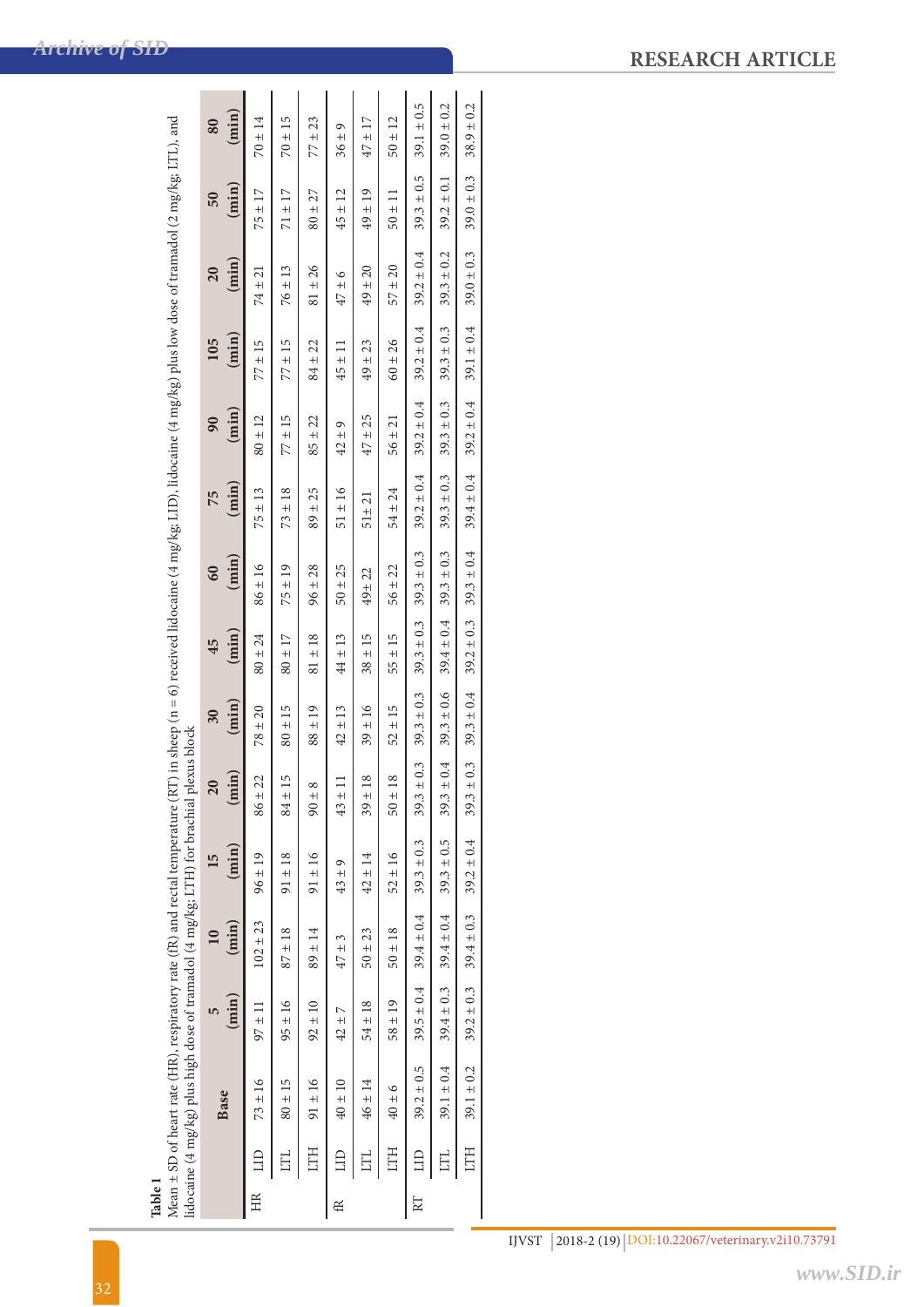## **RESEARCH ARTICLE** *Archive of SID*

es within the groups when compared with the base values. No significant differences in HR and fR have also been reported following application of 1 mg/kg tramadol and lidocaine for BPB in sheep [9]. Addition of tramadol (100 mg) to mepivacaine for BPB in human patients did not alter HR, blood pressure and fR [21]. One of the main advantages of tramadol is its minimal effects on cardiovascular variables [35], and according to the results of the present study, tramadol is a safe adjuvant for addition to local anesthetics even when the dose rate of as high as 4 mg/kg were used for BPB in sheep.

Various methods including blind, nerve stimulator and ultrasound-guided techniques have been described for performing BPB [36]. Since the success rate of a regional anesthesia depends on the ability to accurately locate the target nerves and to place the solution as close as possible to nerves, two latter methods offer to increase the rate of successful anesthesia. Performing BPB using nerve stimulator has raised the success rate from 20% to 75% and 95% in dogs and goats, respectively [4,33]. No differences in success rate and complications following nerve stimulator- and ultrasound-guided BPB were observed in humans [37]. In the current study, an overall success rate of 88% was recorded, which is comparable with the results of the other studies reporting the success rate of 86% and 89% after BPB in sheep using a nerve stimulator [8,9]. It is trustworthy to note that, in the present study, BPB was failed in two sheep which were in the higher range of weight (i.e. 44 and 45.5 kg).

The final volume of local anesthetic solution can play an important role on overall outcome of BPB (38, 39). A total volume of 10-40 mL has been proposed for BPB in cows and sheep [2,3,5]. Moens (1995) [4] used 0.3-0.4 mL/kg for performing BPB in goats. Applying of 0.25 mL/kg of anesthetic solution for BPB in sheep may not be enough [8,9]. In the current study, mainly because of using the large volume of tramadol, the final volume of administered solutions was adjusted to 0.3 mL/kg. However the overall rate of successful block did not increase compared with those of the aforementioned investigations (88% vs 86% and 89%).

Intravascular injection, hemorrhage, pneumothorax, lung injury, nerve injury and infection are the possible complications associated with BPB [38,40]. Administration of high doses of local anesthetics may be resulted in systemic toxicity [11]. Pruritus after application of tramadol (100-200 mg) and mepivacaine combination has been reported in humans undergoing BPB [23]. In the current study, no adverse effect related to tramadol and/or lidocaine was observed. However one out of two slaughtered sheep showed some degree of hemorrhage in the left lateral wall of the thorax most probably due to displacing the needle

to find the appropriate twitches in the limb.

## **Conclusion**

Nerve stimulator-guided block is an acceptable method for performing BPB in sheep. Addition of tramadol (4 mg/kg) to lidocaine (4 mg/kg) in BPB, without changing the onset, increased the duration of sensory and motor blockade in comparison to lidocaine alone (4 mg/kg) in sheep. The occurrence of complications associated with BPB in sheep is rare; however, negative aspiration for blood and air is strongly recommended.

## **Materials and methods**

Six healthy, adult ewes with weight of  $41.7 \pm 3.82$  (mean  $\pm$ SD) kg and age of 1-2 (range) years old were used. The sheep were transferred to Veterinary Hospital, at least 2 weeks prior to the beginning of the investigation, to be acclimatized to the circumstances. The animals were considered to be healthy based on a thorough physical examination and normal complete blood count and total protein. The sheep were fed alfalfa, straw and grain, and water ad libitum and were not fasted before the experiments. All the procedures were performed in the evening (2:00-5:00 PM). The institutional Animal Care and Research Committee approved all the protocols of the present study [95/3/24/4550].

Sheep were assigned to receive one of the three treatments on a blinded random fashion: lidocaine (4 mg/kg; Caspian Tamin, Pharmaceutical Co, Iran) (LID), lidocaine plus low dose of tramadol (2 mg/kg; Darou Pakhsh, Iran) (LTL) and lidocaine plus high dose of tramadol (4 mg/kg) (LTH). Using normal saline, the total volume of administered drugs was fixed at 0.3 mL/kg. A digital pH meter (Suntex, Taiwan) was employed to determine the pH of solutions. Each sheep was used on three occasions with at least one-week interval. The study was designed in a way that in each group three right and three left thoracic limbs were administered.

After recording heart rate (HR), respiratory rate  $(f_n)$  and rectal temperature (RT) as well as confirming of the normal sensory and motor functions of the thoracic limb, an area of about 15 cm of the skin overlying the scapulohumeral joint was aseptically prepared. Then, sheep were positioned in lateral recumbency with the target limb uppermost. Two mL lidocaine 1% was injected subcutaneously at the site of needle puncture. BPB was performed using an insulated needle (SonoPlex stim cannula, 22  $G \times 80$  mm, Pajunk, Germany) connected to an electrical stimulator (Neurodyn710, Novin Medical Engineering CO, Iran). The method employed for BPB was based on previous studies in sheep [8, 9]. In summary, the negative electrode was connected to the insulated needle and the positive electrode was attached to the skin with about 10-cm distance from the shoulder joint. The needle was inserted at the cranial and medial to the acromion and advanced caudally to the costochondral junction of the first rib. After about 4-5 cm insertion, the stimulator was turned on and was set at the current of 1 mA, 0.2 Hz and 0.1ms. Once the eligible twitches (flexion or extension of the elbow and not pronation of the extremities and twitches of the shoulder) were elicited, the current was gradually decreased to 0.1 mA, 0.2 Hz and 0.1ms (the threshold current) in 0.2 mA increment until the same motor responses with the least current were detected. By negative aspiration for blood or air, the solution was injected slowly and repositioned in a fan-like fashion until all the twitches were disappeared. By accomplishing the procedure, the animals were placed in standing position.

Time to onset and duration of sensory and motor blockade were recorded. Complete sensory blockade was evaluated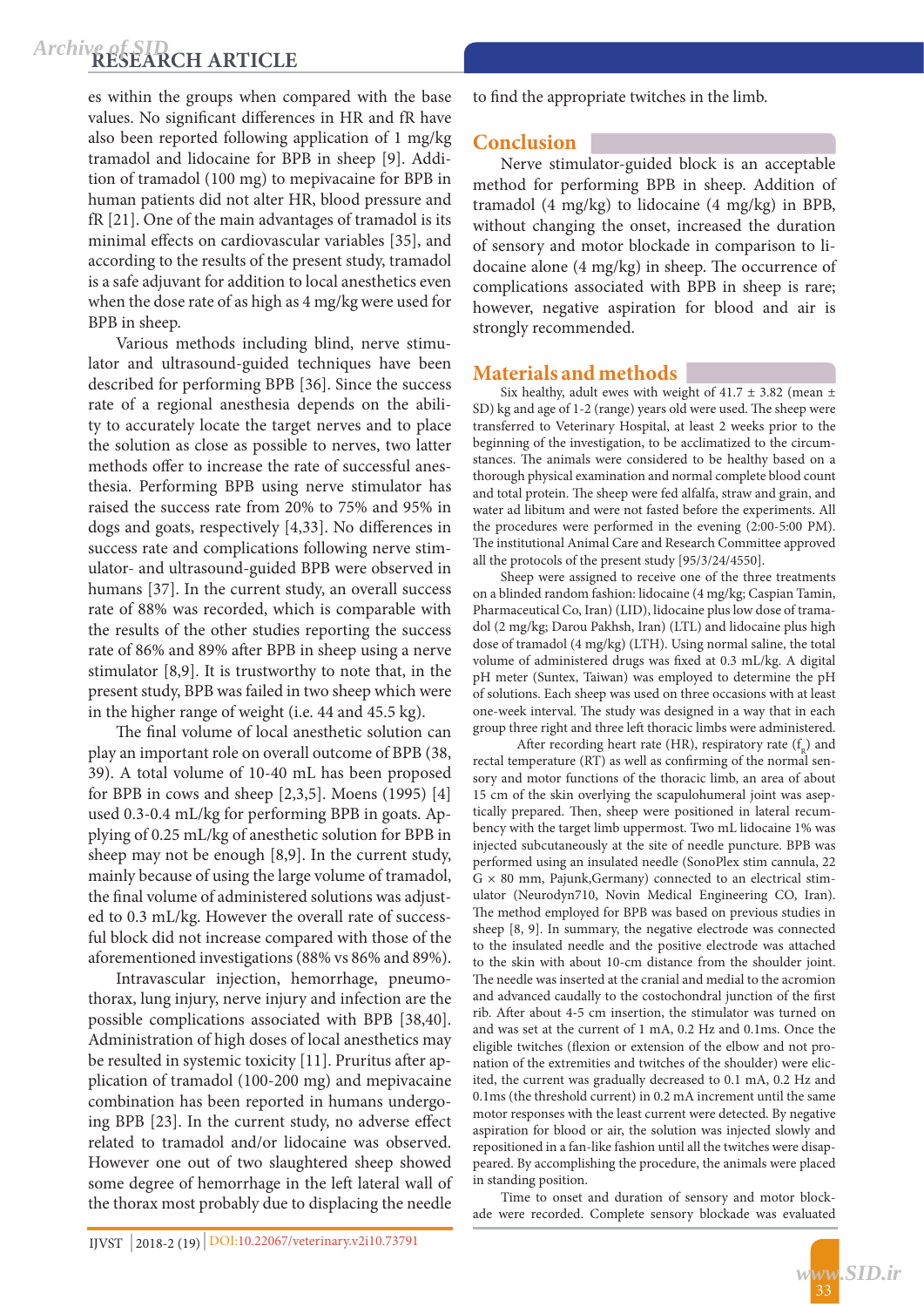at antebrachial and interdigital areas (below the elbow) and was considered to be present when responses to superficial and deep pin-prick test using a 25-gauge hypodermic needle as well as pinching of skin using a hemostat (8-inch Rochester Dean Haemostatic Forceps; Martin, Tuttlingen, Germany) closed to the first ratchet were absent. Sensory blockade was assessed every 30 sec until complete sensory blockade was confirmed. Onset of motor blockade was also recorded when the animals were no longer able to bear their own weights on the affected limb. Duration of sensory and motor blockade was defined as the time elapsed from the complete lack of response until a normal response was exerted. Duration of anesthesia was evaluated every 15 min by the methods stated before.

HR, fR and RT were recorded at base and at 5, 10, 15, 20, 30 min and then every 15 min until 180 min after drugs administration. HR was monitored via thoracic auscultation and fR was counted via chest movement in a 1-min period. RT was measured per rectum using a digital thermometer (AEG, Germany). All injections were applied by the same investigator (H.I.R) and all evaluations were performed by another one (M.K) who was not aware of the treatments.

#### *Statistical analysis*

Statistical analysis was performed by IBM SPSS Statistics for Windows Version 22 (IBM Corporation, NY, USA). The normal distribution of data was confirmed using Kolmogrov-Smirnov test. All data were expressed as mean ± standard deviation (SD). Analysis of variance (ANOVA) with repeated measures followed by Bonferroni`s test was employed for comparison of the weight, the onset and duration of sensory and motor blockade among treatments as well as HR, fR and RT among and within groups. Comparison of the time to the onset and duration of sensory and motor blockade in each treatment was done using paired-sample *t*  test.  $p < 0.05$  was considered as the significance level.

## **Acknowledgment**

This study was supported by grant No. 95/3/02/31400 from the Research Council of Shahid Chamran University of Ahvaz, Ahvaz, Iran. The authors would like to thank Dr. Ahmad Khajeh for his technical assistance.

## **Author Contributions**

H.I.R: designing and conducting the study, drafting the manuscript; H.N: collecting and analyzing the data, reviewing the manuscript; A.A.N: carrying out the experiments, reviewing and revising the manuscript; M.K: carrying out the experiments, collecting and analyzing data

## **Conflict of Interest**

The authors do not have any potential conflicts of interest to declare.

#### **References**

1. Valverde A, Sinclair M. Ruminant and Swine Local Anesthetic and Analgesic Techniques. In: Grimm KA, Lamont LA, Tranquilli WJ, Greene SA, Robertson SA, editors. Veterinary Anesthesia and Analgesia, The Fifth Edition of Lumb and Jones., Pondicherry, India: John Wiley & Sons; 2015;941-959.

- 2. Skarda R, Tranquilli W. Local and regional anesthetic and analgesic techniques: ruminants and swine. In: Tranquilli WJ, Thurmon JC, Grimm KA, editors. Lumb and Jones' Veterinary Anesthesia and Analgesia. 4th ed. Ames, IA: Blackwell Publishing; 2007;643–681.
- 3. Iwamoto J, Yamagishi N, Sasaki K, Kim D, Devkota B, Furuhama K. A novel technique of ultrasound-guided brachial plexus block in calves. Res Vet Sci. 2012;93:1467-1471.
- 4. Moens Y. Brachial plexus block in goats using a nerve stimulator. J Vet Anesth. 1995;22:39.
- 5. Estebe J-P, Le Corre P, Chevanne F, Cathelineau G, Le Verge R, Ecoffey C. Motor blockade by brachial plexus block in the sheep. Anesthesiology. 2000;93:291-293.
- 6. Estebe J-P, Le Corre P, Clement R, Du Plessis L, Chevanne F, Le Verge R, et al. Effect of dexamethasone on motor brachial plexus block with bupivacaine and with bupivacaine-loaded microspheres in a sheep model. Eur J Anesthesiol. 2003;20:305-310.
- 7. Estebe J-P, Le Corre P, Du Plessis L, Chevanne F, Cathelineau G, Le Verge R, et al. The pharmacokinetics and pharmacodynamics of bupivacaine-loaded microspheres on a brachial plexus block model in sheep. Anesth Analg. 2001;93:447-455.
- 8. Ghadirian S, Vesal N. Brachial plexus block using lidocaine/ epinephrine or lidocaine/xylazine in fat-tailed sheep. Vet Res Forum. 2013;4:161-167.
- 9. Ghadirian S, Vesal N, Maghsoudi B, Akhlagh SH. Comparison of lidocaine, lidocaine–morphine, lidocaine–tramadol or bupivacaine for neural blockade of the brachial plexus in fattailed lambs. Vet Anesth Analg. 2016;43:109-116.
- 10. McFarlane I. The lateral approach to pudendal nerve block in the bovine and ovine. J S Afr Vet Assoc. 1963;34:73-76.
- 11. Garcia ER. Local Anesthetics. In: Grimm KA, Lamont LA, Tranquilli WJ, Greene SA, Robertson SA, editors. Veterinary Anesthesia and Analgesia, The Fifth Edition of Lumb and Jones. John Wiley & Sons, Inc., Pondicherry, India; 2015;332- 354.
- 12. Sousa AM, Ashmawi HA. Local analgesic effect of tramadol is not mediated by opioid receptors in early postoperative pain in rats. Braz J Anesthesiol. (English Edition) 2015;65:186-190.
- 13. Tsai Y-C, Chang P-J, Jou I-M. Direct tramadol application on sciatic nerve inhibits spinal somatosensory evoked potentials in rats. Anesth Analg. 2001;92:1547-1551.
- 14. Baniadam A, Afshar FS, Ahmadian F. Analgesic effects of tramadol hydrochloride administered via caudal epidural injection in healthy adult cattle. Am J Vet Res. 2010;71:720-725.
- 15. Bigham A, Habibian S, Ghasemian F, Layeghi S. Caudal epidural injection of lidocaine, tramadol, and lidocaine–tramadol for epidural anesthesia in cattle. J vet pharmacol ther. 2010;33:439-443.
- 16. Dehkordi SH, Bigham-Sadegh A, Gerami R. Evaluation of anti-nociceptive effect of epidural tramadol, tramadol-lidocaine and lidocaine in goats. Vet Anesth Analg. 2012;39:106-110.
- 17. Habibian S, Bigham A, Aali E. Comparison of lidocaine, tramadol, and lidocaine–tramadol for epidural analgesia in lambs. Res Vet Sci. 2011;91:434-438.
- 18. Antonucci S. Adiuvants in the axillary brachial plexus blockade. Comparison between clonidine, sufentanil and tramadol. [Abstract] Minerva Anestesiol. 2000;67:23-27.
- 19. Geze Ş, Ulusoy H, Ertürk E, Cekic B, Arduc C. Comparison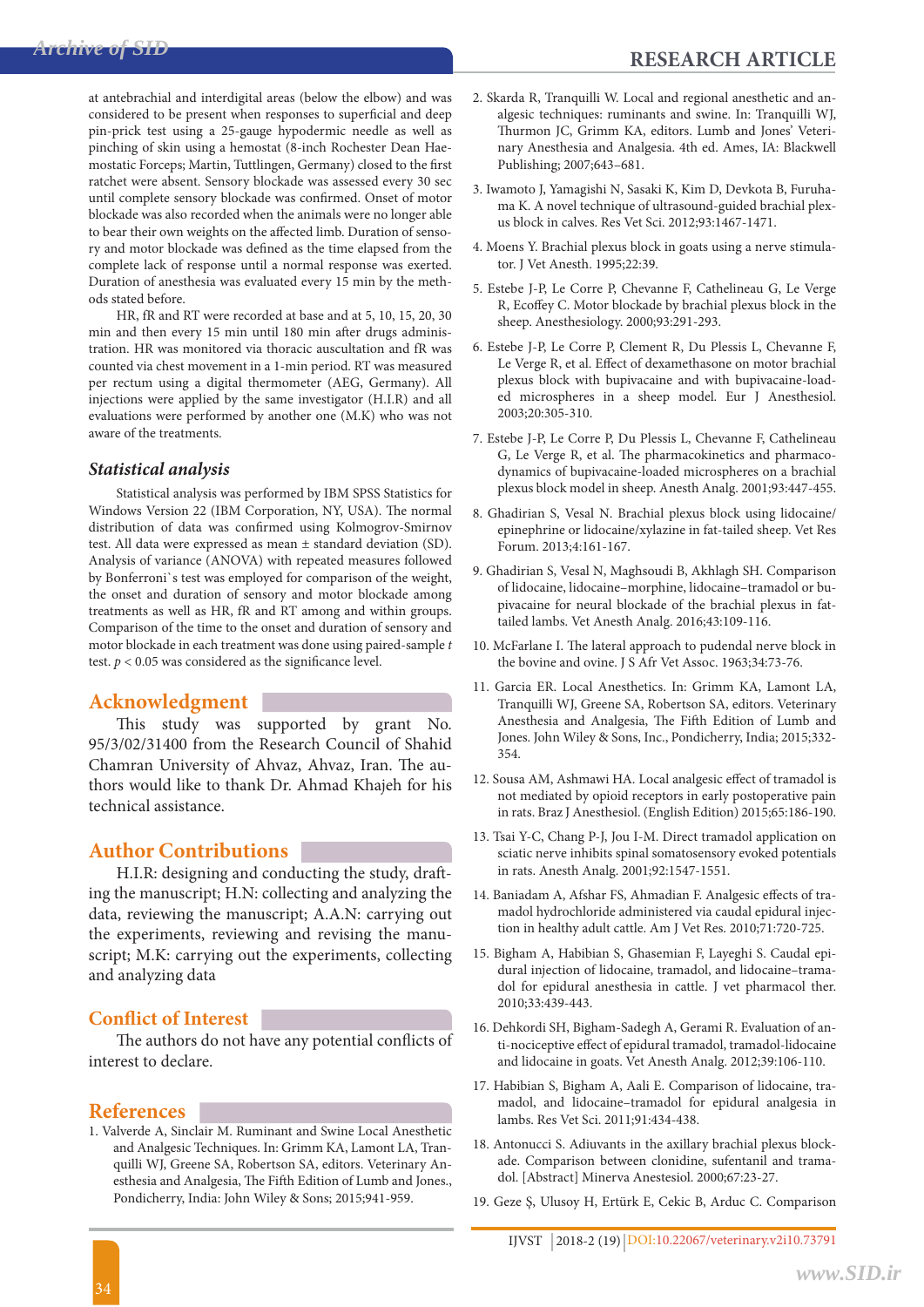of local anesthetic mixtures with tra madol or fentanyl for axillary plexus block in orthopaedic upper extremity surgery. Eur J Gen Med. 2012;9:118- 123.

- 20. Kaabachi O, Ouezini R, Koubaa W, Ghrab B, Zargouni A, Abdelaziz AB. Tramadol as an adjuvant to lidocaine for axillary brachial plexus block. Anesth Analg. 2009;108:367-370.
- 21. Kapral S, Gollmann G, Waltl B, Likar R, Sladen RN, Weinstabl C, et al. Trama dol added to mepivacaine prolongs the duration of an axillary brachial plexus blockade. Anesth Analg. 1999;88:853- 856.
- 22. Nagpal V, Rana S, Singh J, Chaudhary SK. Comparative study of systemically and perineurally administered trama dol as an adjunct for supraclavicular brachial plexus block. J Anesthesiol, Clin pharmacol. 2015;31:191.
- 23. Robaux S, Blunt C, Viel E, Cuvillon P, Nouguier P, Dautel G, et al. Tramadol added to 1.5% mepivacaine for axillary brachial plexus block improves post operative analgesia dose-dependently. Anesth Analg. 2004;98:1172-1177.
- 24. Sarsu S, Mizrak A, Karakurum G. Tra madol use for axillary brachial plexus blockade. J Surg Res. 2011;165:e23-e27.
- 25. Kayser V, Besson J-M, Guilbaud G. Ev idence for a noradrenergic component in the antinociceptive effect of the an algesic agent tramadol in an animal model of clinical pain, the arthritic rat. Eur J Pharmacol. 1992;224:83-88.
- 26. Haeseler G, Foadi N, Ahrens J, Dengler R, Hecker H, Leuwer M. Tramadol, fentanyl and sufentanil but not mor phine block voltage-operated sodium channels. Pain. 2006;126:234-244.
- 27. Jou I-M, Chu K-S, Chen H-H, Chang P-J, Tsai Y-C. The effects of intra thecal tramadol on spinal somato sensory-evoked potentials and mo tor-evoked responses in rats. Anesth Analg. 2003;96:783-788.
- 28. Mert T, Gunes Y, Gunay I. Local anal gesic efficacy of tramadol following in traplantar injection. Eur J Pharmacol. 2007;558:68-72.
- 29. Wang JT, Chung CC, Whitehead RA, Schwarz SKW, Ries CR, MacLeod BA. Effects of local tramadol administra tion on peripheral glutamate-induced nociceptive behaviour in mice. Can J Anesth. 2010;57:659-663.
- 30. Alemanno F, Ghisi D, Fanelli A, Fali va A, Pergolotti B, Bizzarri F, Fanelli G. Tramadol and 0.5% levobupiv acaine for single-shot interscalene

block: effects on postoperative anal gesia in patients undergoing shoul der arthroplasty. Minerva Anestesiol. 2012;78:291-296.

- 31. Kesimci E, Izdes S, Gozdemir M, Kan bak O. Tramadol does not prolong the effect of ropivacaine 7.5 mg/ml for ax illary brachial plexus block. Acta anes thesiol Scand. 2007;51:736-741.
- 32. Sakonju I, Maeda K, Maekawa R, Mae bashi R, Kakuta T, Takase K. Relative nerve blocking properties of bupiv acaine and ropivacaine in dogs un dergoing brachial plexus block using a nerve stimulator. J Vet Med Sci. 2009;71:1279-1284.
- 33. Futema F, Fantoni DT, Auler JOC, Cortopassi SRG, Acaui A, Stopiglia AJ. A new brachial plexus block tech nique in dogs. Vet Anesth Analg. 2002;29:133-139.
- 34. Skarda R, Tranquilli W. Local anes thetics. In: Tranquilli W, Thurmon J, Grimm K, editors. Lumb and Jones' Veterinary Anesthesia and Analgesia. 4th ed. Ames, IA: Blackwell Publish ing; 2007;395–418.
- 35. Budd K. The role of tramadol in acute pain management. Acute Pain. 1999;2:189-196.
- 36. Campoy L, Read MR. The Thoracic Limb. In: Campoy L, Read MR, eds. Small Animal Regional Anesthesia and Analgesia. Pondicherry, India: John Wiley & Sons; 2013;141-165.
- 37. Casati A, Danelli G, Baciarello M, Cor radi M, Leone S, Di Cianni S, et al. A prospective, randomized comparison between ultrasound and nerve stimu lation guidance for multiple injection axillary brachial plexus block. Anes thesiology. 2007;106:992-996.
- 38. Schoenmakers KP, Wegener JT, Stiens tra R. Effect of local anesthetic volume (15 vs 40 mL) on the duration of ultra sound-guided single shot axillary bra chial plexus block: a prospective ran domized, observer-blinded trial. Reg Anesth Pain Med. 2012;37:242-247.
- 39. Campoy L, Martin‐Flores M, Looney AL, Erb HN, Ludders JW, Stewart JE, Gleed RD, Asakawa M. Distribution of a lidocaine‐methylene blue solution staining in brachial plexus, lumbar plexus and sciatic nerve blocks in the dog. Vet Anesth Analg. 2008;35:348- 354.
- 40. Mahler SP, Adogwa AO. Anatomical and experimental studies of brachial plexus, sciatic, and femoral nerve‐lo cation using peripheral nerve stimu lation in the dog. Vet Anesth Analg.

35

*<www.SID.ir>*